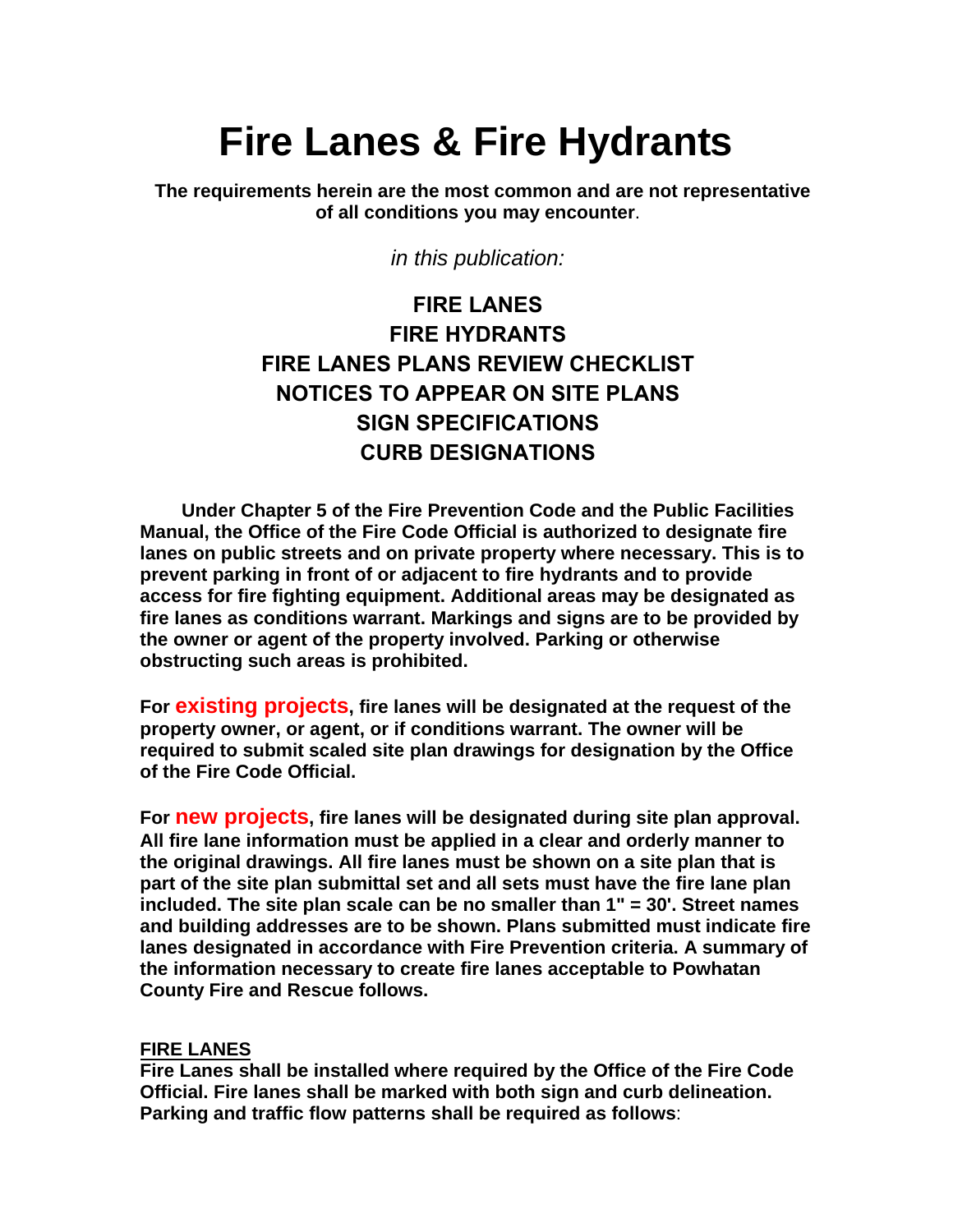| <b>Street Width Curb</b><br>to Curb | <b>One-Way Traffic</b>                                                                                            | <b>Two-Way Traffic</b>                                                                                      |
|-------------------------------------|-------------------------------------------------------------------------------------------------------------------|-------------------------------------------------------------------------------------------------------------|
| Less than 24 Feet                   | No parallel parking<br>on either side of<br>street.                                                               | No parallel parking<br>on either side of<br>street.                                                         |
| 24 Feet to 30 Feet                  | Parallel parking on<br>one side as<br>decided by<br>Powhatan County<br>Office of the Fire<br><b>Code Official</b> | No parallel parking<br>on either side of<br>street.                                                         |
| 30 Feet to 36 Feet                  | Parallel parking<br>allowed on both<br>sides of street.                                                           | Parallel parking on<br>one side as<br>decided by<br>Powhatan County<br>Office of the Fire<br>Code Official. |
| 36 Feet or Greater                  | Parallel parking<br>allowed on both<br>sides of street.                                                           | Parallel parking<br>allowed on both<br>sides of street.                                                     |

# **HYDRANTS**

- A. Parking is prohibited within 15 feet of a fire hydrant located along the curb line or edge of any public or private roadway. No special curb marking is required for enforcement.
- B. Fire hydrants installed in parking lots are to be located within a fire lane. Curb and/or roadway marking is required.

# **FIRE LANE PLANS REVIEW CHECKLIST**

The following checklist is provided to serve as a general guideline for the purpose of identifying major items of review by the Plans Review Section of the Powhatan County Fire Prevention Division.

- A. Building Data
	- 1. Submitter name, address, telephone number, in full
	- 2. Building name, address in full
	- 3. County site plan number
	- 4. Number of stories
	- 5. Building height in feet
	- 6. If sprinklered, show fire department Siamese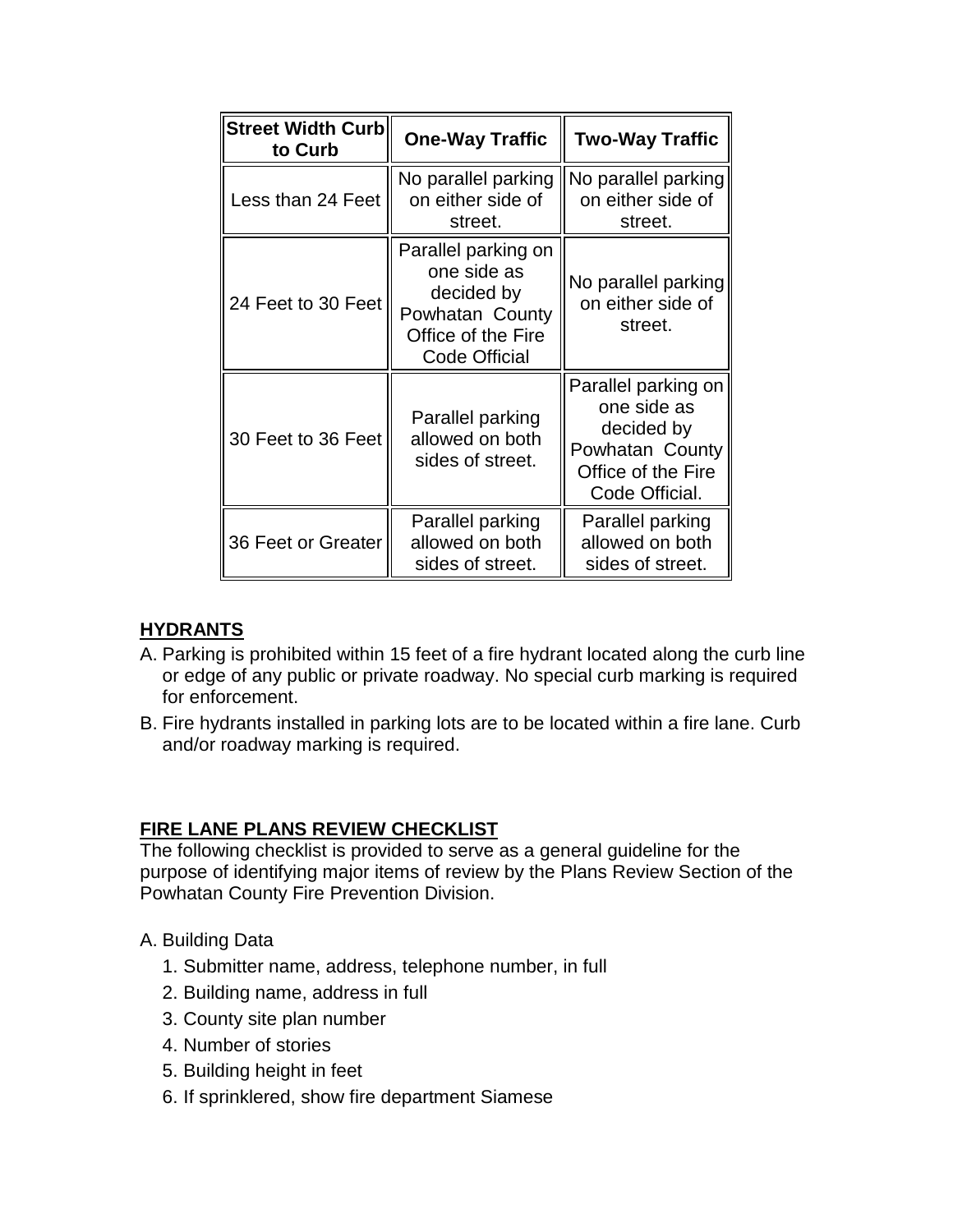connection(s), fire-line locations and size of pipe labeled (with correct valve arrangement)

- 7. Fire hydrants to be shown on the site plan, water mains to be shown and size of pipe labeled
- B. Emergency Vehicle Access
	- 1. Adequate emergency vehicle access, turning radii
	- 2. Fire lanes to be labeled for curb painting and signage
	- 3. Buildings more than 5 stories or 50 ft. high need front and rear access
	- 4. Dead-end fire lanes greater than 100 ft. require a turnaround
	- 5. Emergency vehicle access to within 100 ft. of main entrance to every building
	- 6. Swimming pool access to be within 50 ft. of edge of pool via 12 ft. wide access lane (must be posted fire lane) w/ 8 ft. wide personnel gates
	- 7. Height restrictions blocking emergency access (low overhead like a canopy) 15 ft. minimum clearance required
	- 8. Multi-story parking structure obstructions to access, also design live load to carry weight of fire department vehicles (450 psi live load)

#### C. Fire Lane Designation

Appropriate signage and curb markings indicated on all plans

#### **NOTICES TO APPEAR ON SITE PLANS**

A. The following notices must appear on the site plans.

- 1. Fire Official field inspection is necessary for final approval of fire lanes. Fire lanes must have final approval prior to request for occupancy permit.
- 2. Owner shall notify the Powhatan County Building department when fire lanes have been installed.
- B. The following notices will be shown on the site plans as required.
	- 1. To be an all weather surface designed to support fire department vehicles.
	- 2. To be identified as a fire lane at entrance.
	- 3. To be maintained clear and accessible all year.
	- 4. To have a mountable curb at entrance.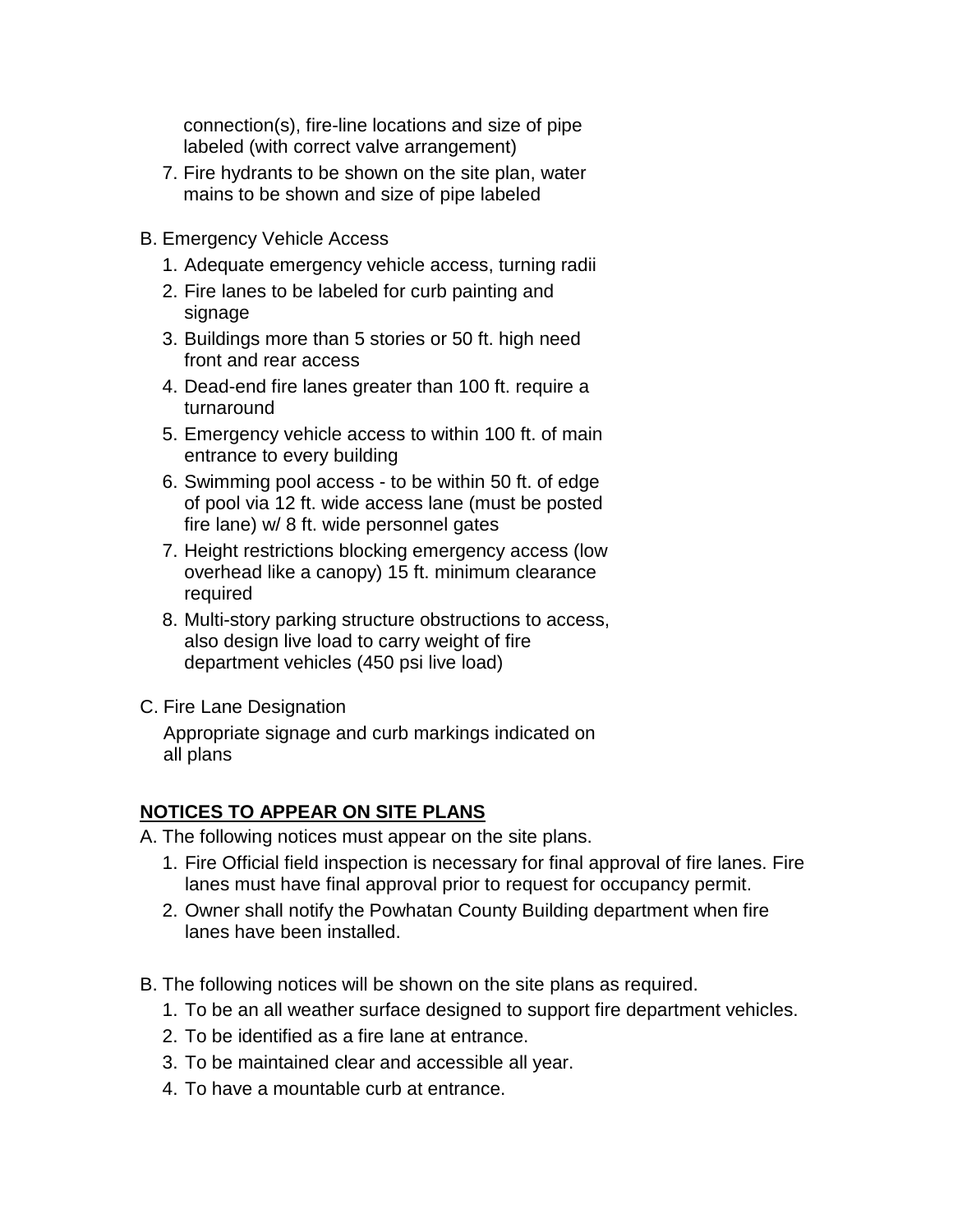- 5. Provide manufacturer's specifications and installation instruction for items used in access lanes to the Fire Official's Office for approval prior to installation.
- 6. Installation of access areas must be witnessed by the Fire Official's Office. Please call for an appointment.
- 7. Provide approximately 4 feet high bollards with steel chain locked between at curbside entrances to access lanes.
- 8. Access lanes must be clearly delineated for entire length and at ends by shrubs, lights, etc.

# **SIGN SPECIFICATIONS**

- A. Metal construction 12 inches X 18 inches.
- B. Red letters on reflective white background with 3/8 inch red trim strip around entire outer edge of sign.
- C. Lettering on sign to be: "NO PARKING OR STANDING FIRE LANE"
- D. Lettering size to be as follows: "NO PARKING" and "STANDING" is 2 inches, "OR" is 1 inch, "FIRE LANE" is 2 ½ inches and the arrow with the solid shaft is 1 inch X 6 inches with the solid head 1  $\frac{1}{2}$  inches wide and 2 inches deep.
- $E.$  Signs are to be mounted 7 feet from the ground to the bottom of the sign unless otherwise directed by the Office of the Fire Official.
- F. Posts for signs, when required, shall be metal and securely mounted, unless written permission for alternatives is obtained prior to installation from the Office of the Fire Official. Signs should be spaced as shown on approved plans. In long stretches, the maximum distance between signs is 70 feet.
- G. Other special signs may be approved by the Office of the Fire Official.



Standard wording with an arrow on the bottom pointing to the right. One sign mounted parallel to



**TYPE A SIGN TYPE C SIGN TYPE D SIGN**

Standard wording with an arrow on the bottom pointing to the left. One sign mounted parallel to



Standard wording with no arrow. Two signs, back to back, mounted perpendicular to the